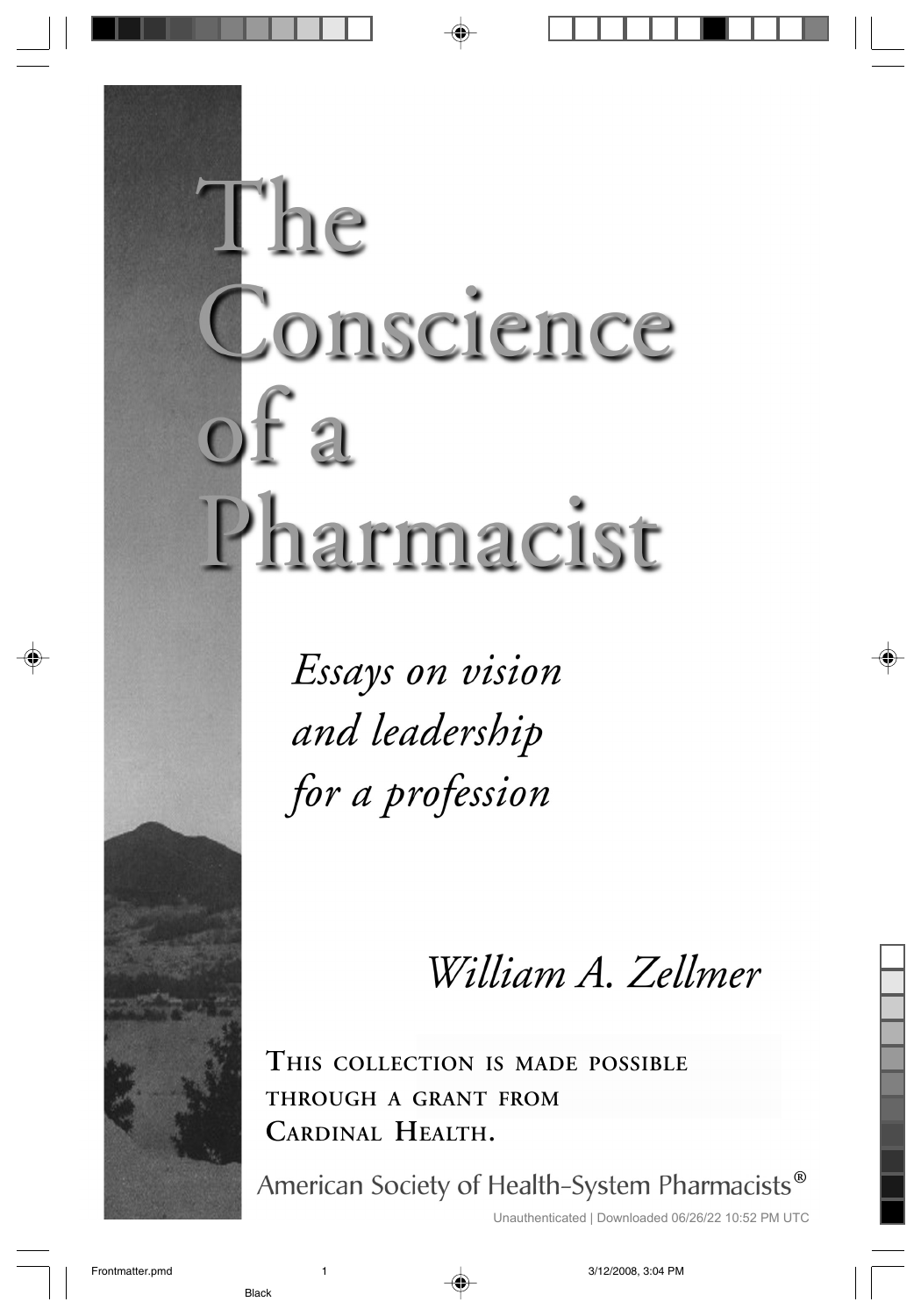Any correspondence regarding this publication should be sent to the publisher, American Society of Health-System Pharmacists®, 7272 Wisconsin Avenue, Bethesda, MD 20814.

*The following individuals are acknowledged for their assistance with this publication:* C. Richard Talley, Assistant Vice President, Publications and Drug Information Systems Office; editor, *American Journal of Health-System Pharmacy* Donna Balado, Director, Special Publishing and Acquisitions

Produced by the ASHP Publications Production Center. Cover and page design: David A. Wade

ASHP® is a trademark of the American Society of Health-System Pharmacists, Inc.; registered in the U.S. Patent and Trademark Office.

© Copyright 2002, American Society of Health-System Pharmacists, Inc. All rights reserved.

No part of this publication may be reproduced or transmitted in any form or by any means, electronic or mechanical, including photocopying, microfilming, and recording, or by any information storage and retrieval systems, without written permission from the American Society of Health-System Pharmacists.

ISBN: 1-58528-030-5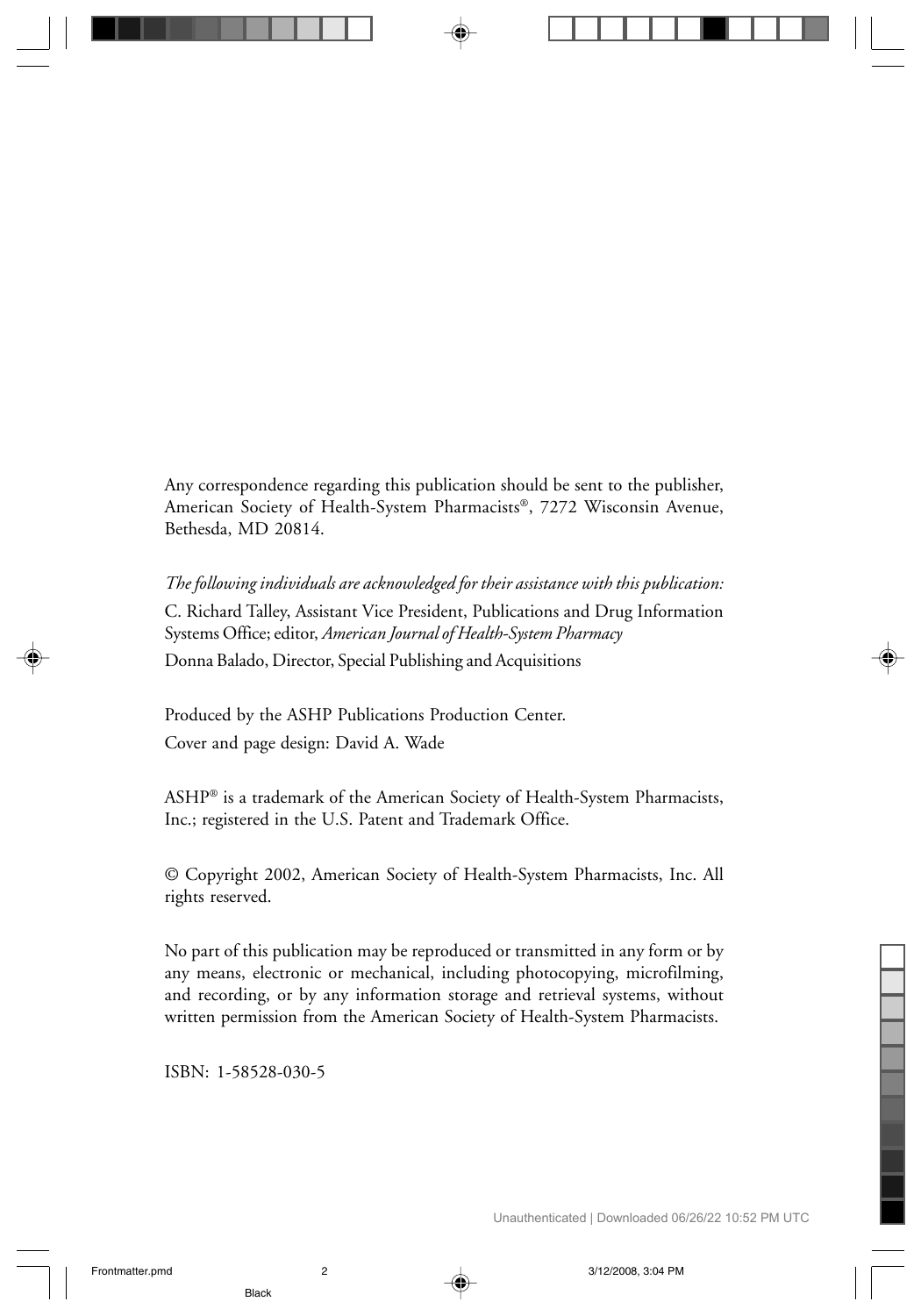## *To Charlene, Martin, and Katherine*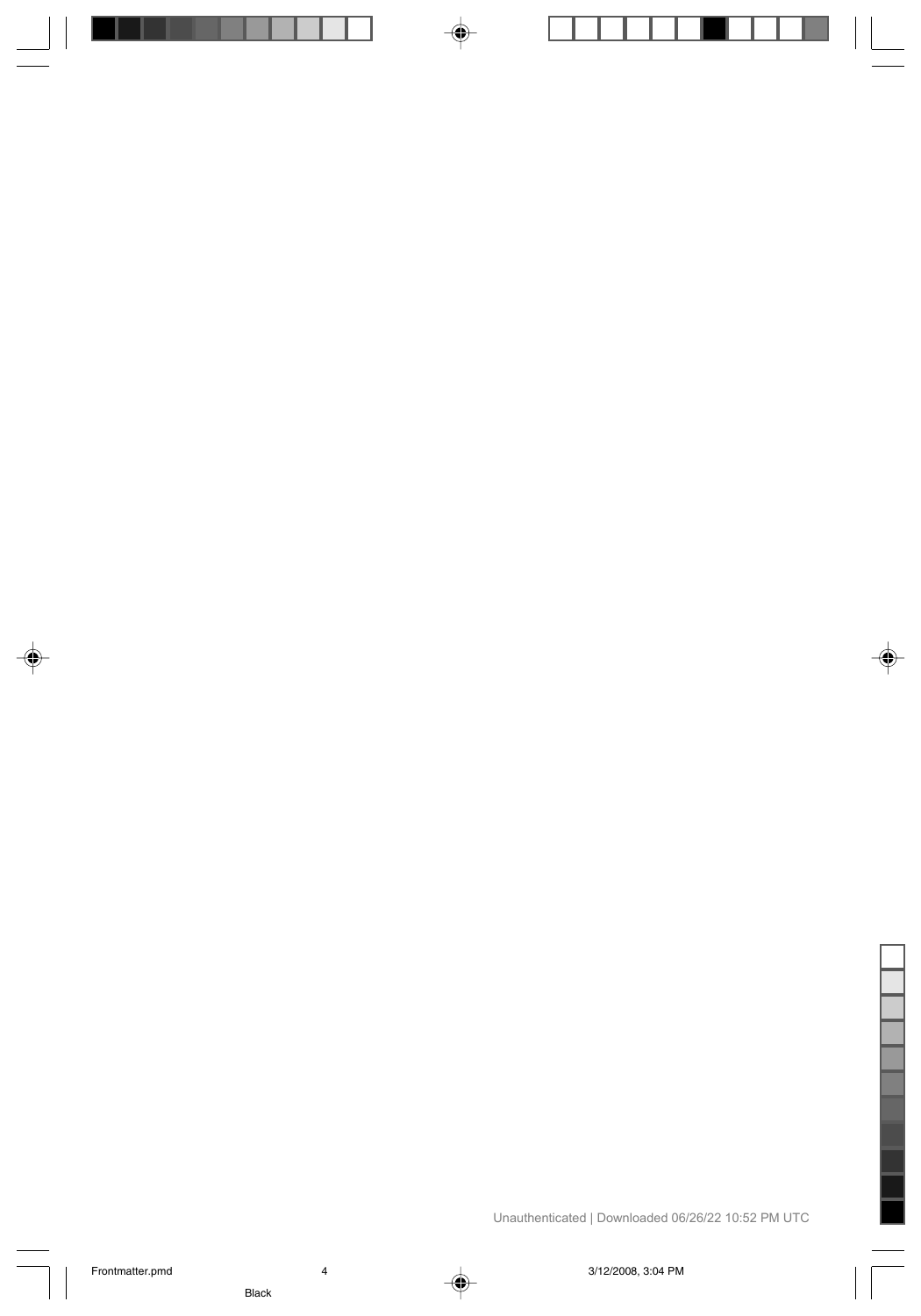# **Contents**

| PHARMACY'S PROFESSIONAL IMPERATIVE 1                                   |  |
|------------------------------------------------------------------------|--|
| Distinguishing between pharmacy providers and practitioners 1          |  |
|                                                                        |  |
|                                                                        |  |
|                                                                        |  |
| A model for ambulatory-care pharmaceutical services 9                  |  |
|                                                                        |  |
|                                                                        |  |
|                                                                        |  |
|                                                                        |  |
|                                                                        |  |
|                                                                        |  |
| Conflicting imperatives in pharmacy practice leadership  22            |  |
|                                                                        |  |
|                                                                        |  |
|                                                                        |  |
|                                                                        |  |
|                                                                        |  |
| Can pharmacists prevent drug-induced illness in hospitals? 32          |  |
|                                                                        |  |
|                                                                        |  |
|                                                                        |  |
| Upgrading quality assurance for pharmacy-prepared sterile products  40 |  |
| COPING WITH COST CONTAINMENT PRESSURES  43                             |  |
|                                                                        |  |
| Advice to hospital executives: Elevate the pharmacy  45                |  |
|                                                                        |  |
|                                                                        |  |
|                                                                        |  |
|                                                                        |  |
|                                                                        |  |
|                                                                        |  |
|                                                                        |  |
|                                                                        |  |
| PHARMACISTS AND PHARMACEUTICAL MARKETERS 62                            |  |
|                                                                        |  |
|                                                                        |  |
|                                                                        |  |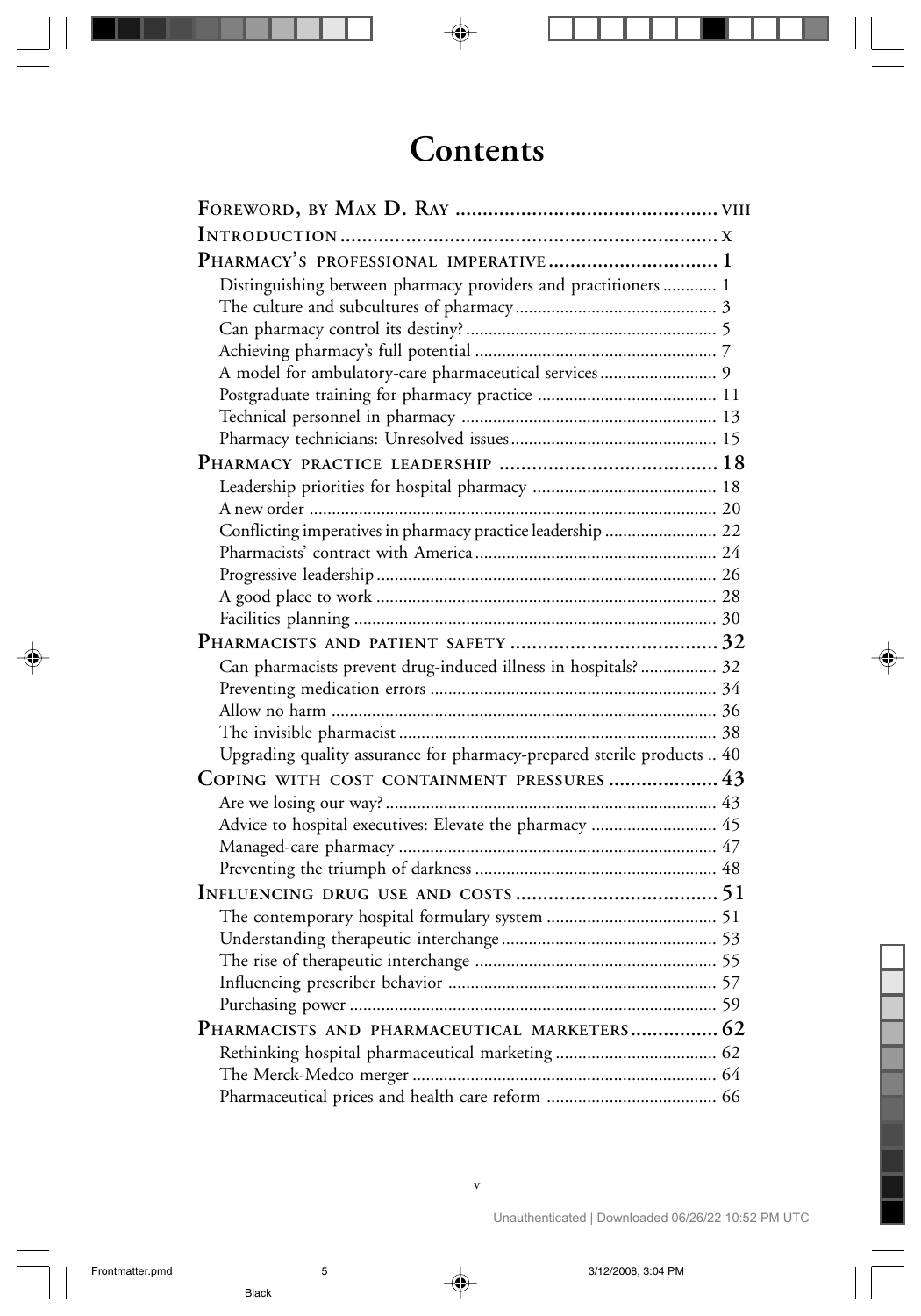| Pharmaceutical promotion and pharmacist probity  70             |  |
|-----------------------------------------------------------------|--|
| Clozapine closed distribution: An unsavory concoction  72       |  |
|                                                                 |  |
|                                                                 |  |
|                                                                 |  |
|                                                                 |  |
|                                                                 |  |
|                                                                 |  |
|                                                                 |  |
| National health-care reform part 1: Why it fizzled  86          |  |
| National health-care reform part 2: Response to pharmacists  88 |  |
|                                                                 |  |
|                                                                 |  |
| Pharmaceutical care and public health programs  94              |  |
| Pharmacists and postmarketing restriction of drug products  95  |  |
|                                                                 |  |
|                                                                 |  |
| Gaining external support for pharmacy's new mission  99         |  |
|                                                                 |  |
|                                                                 |  |
| Inaccurate perceptions about the nature of pharmacy  104        |  |
|                                                                 |  |
|                                                                 |  |
|                                                                 |  |
|                                                                 |  |
|                                                                 |  |
|                                                                 |  |
| INTEGRATING CLINICAL PHARMACY INTO PHARMACY PRACTICE 115        |  |
|                                                                 |  |
|                                                                 |  |
| Demographics and clinical careers in pharmacy  117              |  |
|                                                                 |  |
|                                                                 |  |
|                                                                 |  |
|                                                                 |  |
|                                                                 |  |
|                                                                 |  |
| Helping people make the best use of their medications  129      |  |
|                                                                 |  |
|                                                                 |  |
|                                                                 |  |
|                                                                 |  |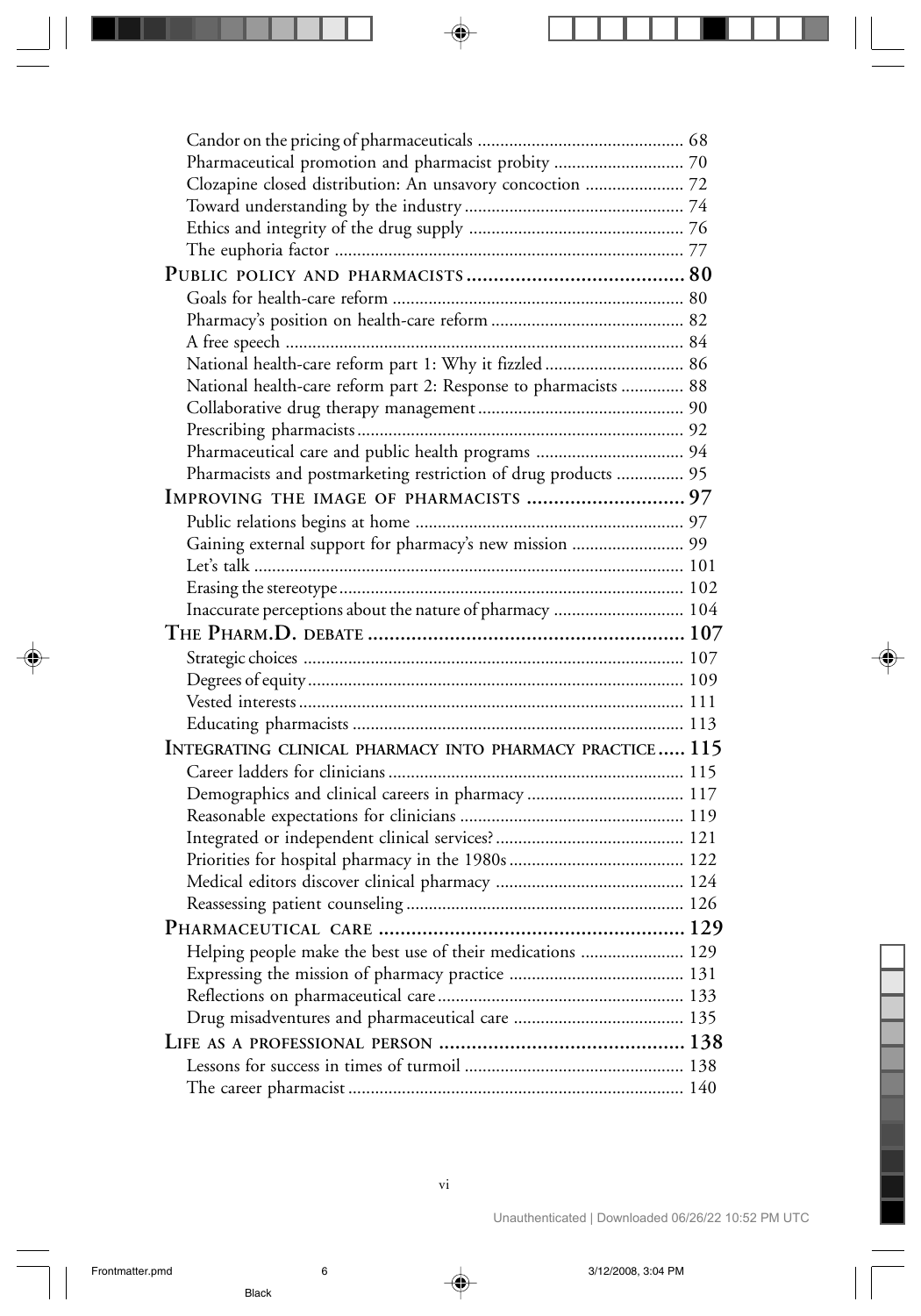| ASHP: ITS NATURE AND PLACE IN PHARMACY 148 |  |
|--------------------------------------------|--|
|                                            |  |
|                                            |  |
|                                            |  |
|                                            |  |
|                                            |  |
|                                            |  |
|                                            |  |
|                                            |  |
|                                            |  |
|                                            |  |
|                                            |  |
|                                            |  |
|                                            |  |
|                                            |  |
|                                            |  |
|                                            |  |
|                                            |  |
|                                            |  |
|                                            |  |
|                                            |  |
|                                            |  |
|                                            |  |
|                                            |  |
|                                            |  |
|                                            |  |
|                                            |  |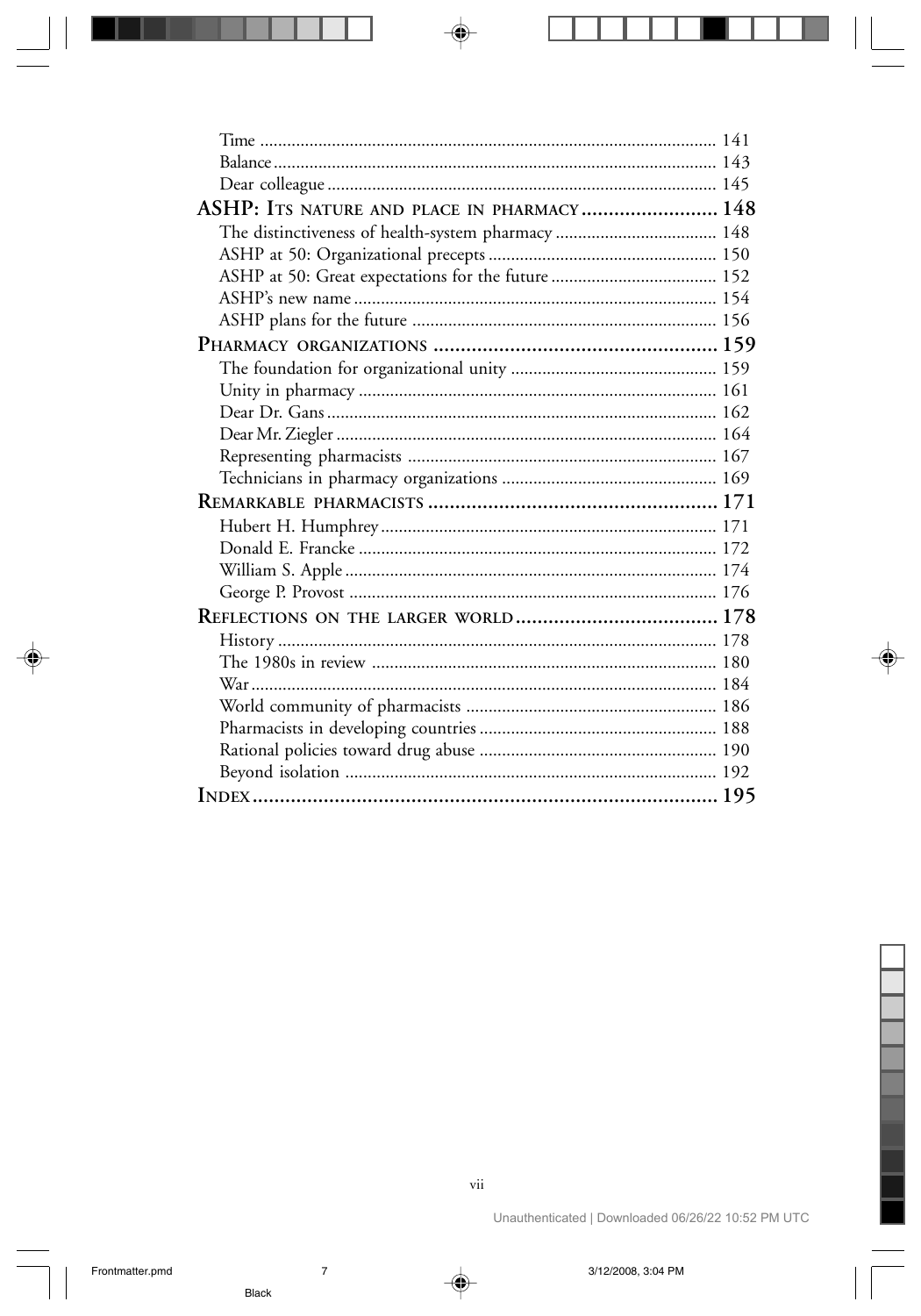#### **Foreword**

Rainer Maria Rilke, in a small volume titled *Letters to a Young Poet*, advised a young correspondent "to be patient toward all that is unsolved in your heart and try to love the *questions themselves . . .* Live the questions now. Perhaps you will then gradually, without noticing it, live along some distant day into the answers."

This collection of essays speaks to much that is unsolved in our hearts as pharmacists. The messages here are based on a deep love of the profession and a profound belief that individual pharmacists, in all practice settings, have it within their power to transform the profession. They appeal directly to the conscience of the individual pharmacist. Zellmer reminds us that the pharmacy practitioner is the atom — the irreducible element — of pharmacy practice. (Pharmacists — not corporations — practice pharmacy.) The choices we make as individual pharmacists ultimately chart the course of the profession.

These pages, then, are intended for all those individuals who make up the fabric of our profession — individual practitioners, pharmacy educators, pharmacy technicians, and all our young colleagues-in-training (students, interns, and residents).

For many readers, this will be at least the second reading of these pieces. We read them when they first appeared in *AJHP*, and we came to depend on them to help us understand the complex (and perplexing) realities of the pharmacy environment. Having just re-read this entire set of essays, I am struck by the fact that many of the issues we struggled with 10 years ago, or even 25 years ago, are still with us. During that period the context in which we have examined the issues has continually changed, but the fundamental issues, and related questions, have remained fairly constant. For example, we still search for agreement on our professional purpose and responsibility. We still seek understanding by others of the value of the services we provide. And we still debate how best to unite our voices as pharmacists. Things that are unsolved in our hearts.

Continued growth and development in pharmacy will require that we all engage in honest reflection and self-criticism on behalf of the profession. These essays were written, I believe, to help us in that process. But expansion of our vision and development of our leadership potential are the real goals of this collection. Vision requires special insights and a broad perspective. A patient reading of this volume, or even of selected sections, will lead most of us to deeper insights concerning the soul of pharmacy, and will help us see more clearly where pharmacy fits in the broad landscape of health care.

Preparation for leadership begins with personal reflection and soul-searching. It requires the development of clear vision. And it requires discipline and patience. Among the readers of these pages will no doubt be many pharmacists who are preparing themselves to lead — individuals who are taking the trouble to analyze the complex issues facing pharmacy, who are learning how to build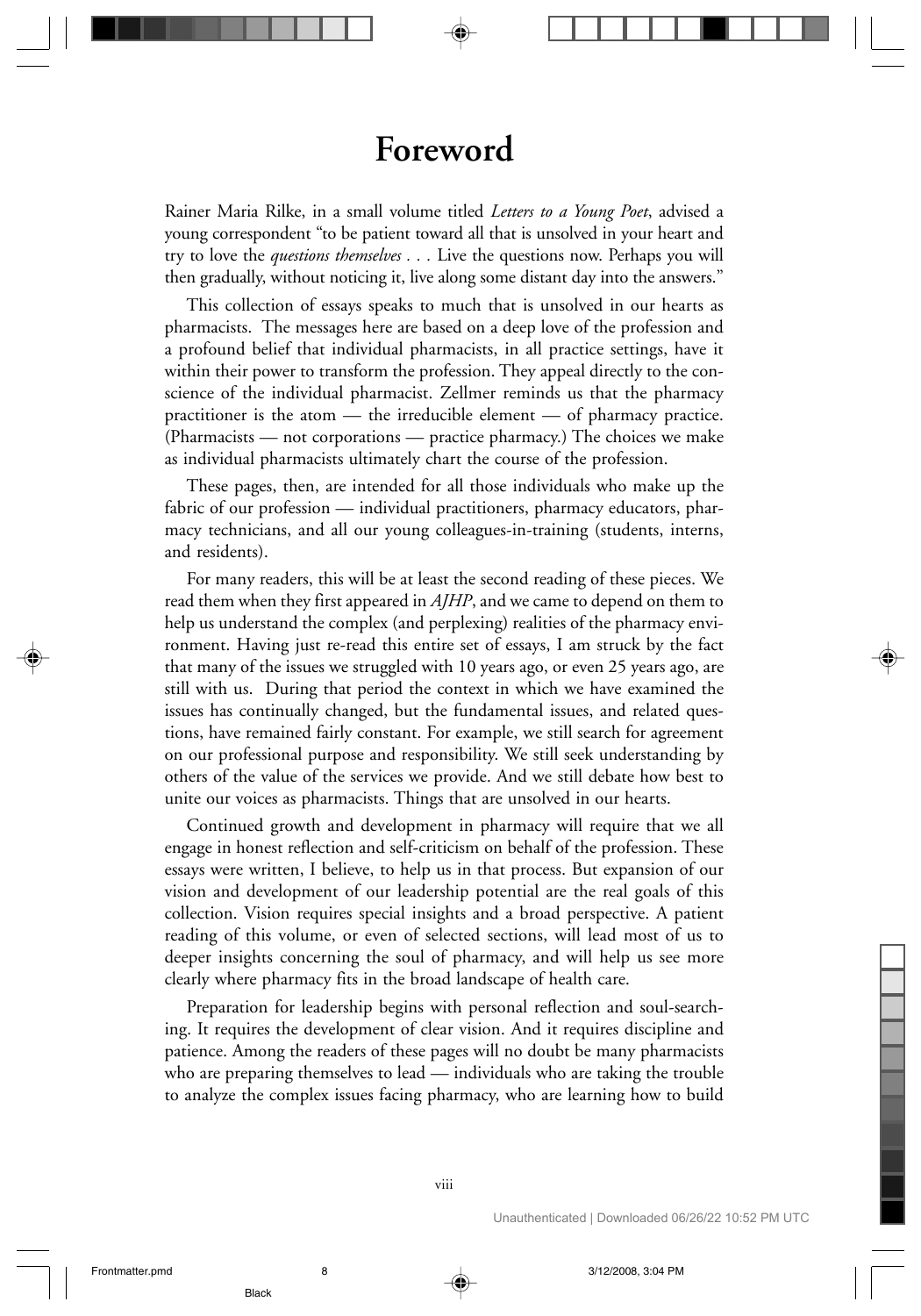the appropriate relationships with groups outside the profession, and who are listening carefully to people who may be wiser than they are. Those are the individuals who will profit most from this book.

Not all of us in pharmacy will likely be as patient with all that is unsolved in our hearts as Rilke advises, but there is no doubt great wisdom in his advice to *love* the questions, and to *live* the questions. Rather than giving in to frustration or cynicism over the issues we face, perhaps we should befriend them — make them our *own* questions, think about them from different perspectives, incorporate them into our daily discourse with colleagues, allow them to become a part of our subconscious thought. If you and I live the questions in this way, no doubt some of us will live along some day into the answers.

I think that's what Bill Zellmer has tried to inspire us to do.

*Max D. Ray*, Pharm.D. Dean College of Pharmacy Western University of Health Sciences Pomona, California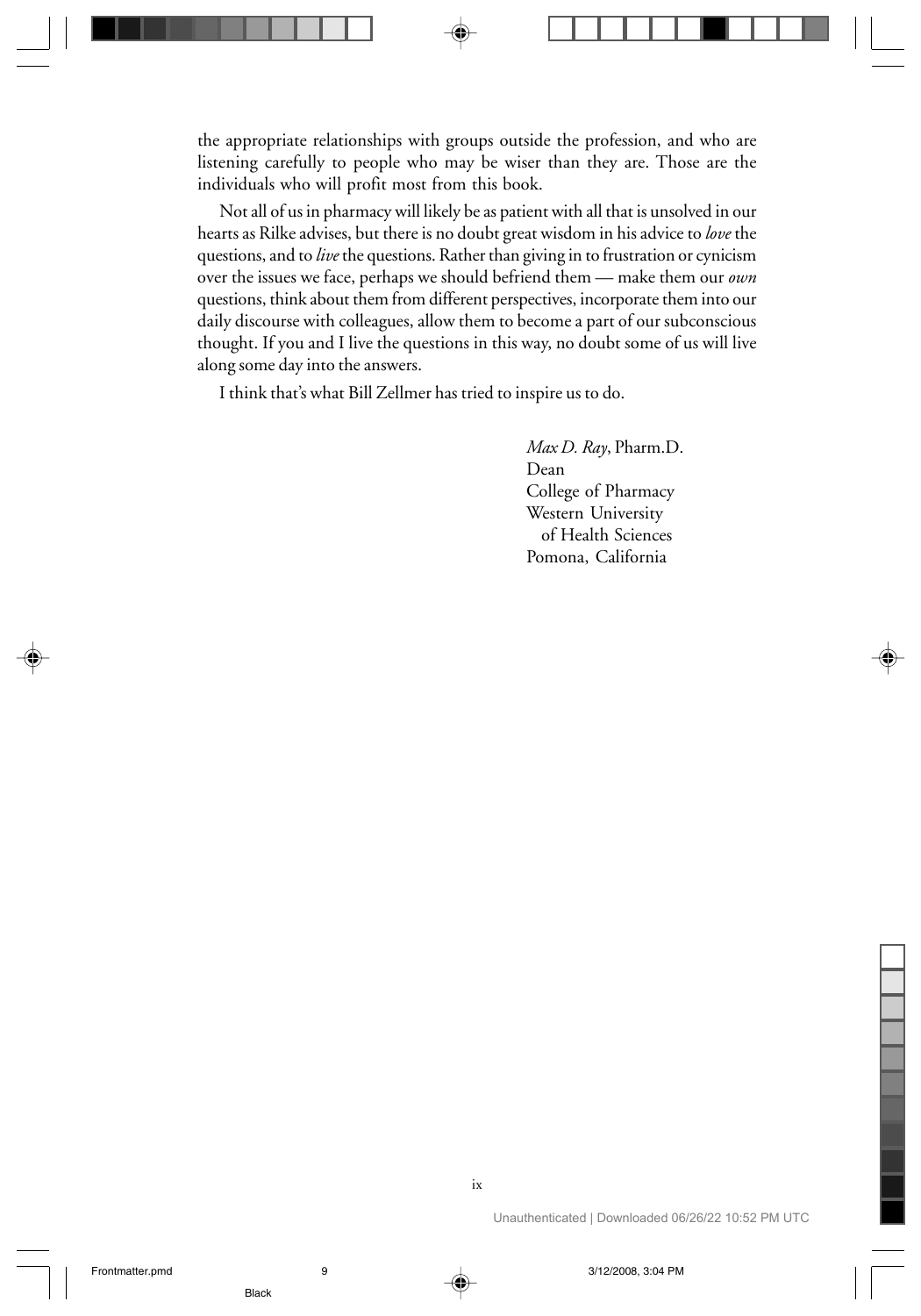## **Introduction**

At some point in our individual journeys as pharmacists, we become aware of the immense gap between the potential and the actual performance of pharmacy as a health profession. For some pharmacists, this is a fleeting cognizance with a significance so troubling that it is denied and buried forever. Other common reactions include resignation, frustration, cynicism, and escape. The most constructive response, I believe, is dedication to reform of the profession, in whatever sphere of influence a pharmacist has.

A spirit of reform shaped the essays in this book, which were first published as editorials in the *American Journal of Health-System Pharmacy* (*AJHP*). I believe that the editorials selected for this book — half of them written in the 1990s, the rest earlier<sup>a</sup> are still relevant to the state of pharmacy today. In some cases, the essays offer historical perspective on particular choices the profession has made, such as the adoption of the Pharm.D. degree education as the minimum for all new practitioners. I hope that this book will attract and arouse new readers — the practitioners, educators, residents, and students who have not been exposed to the pharmacy literature of the past twenty years — and incite them to make pharmacy a better profession.

As I organized these pieces into logical groupings for this book, they seemed to align naturally with the following tactics for shifting pharmacy's focus from handling products to caring for patients:

- Foster understanding of pharmacy's situation by learning from history and moving beyond blind acceptance of the status quo.
- Impel practitioners to make a commitment to improve their profession.
- Motivate others (e.g., patients, physicians, health administrators, public officials) to demand a level of performance by pharmacists that is consistent with their education.
- Encourage those who wield power in the profession to focus their resources on constructive changes.
- Capitalize on special opportunities (e.g., the concern about drug costs or preventable adverse drug events) to advance the cause of reform.
- Encourage practitioners to work collectively on changing pharmacy through professional organizations.
- Celebrate the leadership of those who have contributed significantly to the advancement of the profession.

Many of the essays deal with hospital pharmacy, and some discuss how the American Society of Health-System Pharmacists (ASHP) has attempted to influence practice. These pieces, which concentrate on a specific area of practice, are not incompatible with the broad goal of reforming pharmacy practice as a whole. It is quite common for advancements in one sector of pharmacy to help the profession at large move forward.